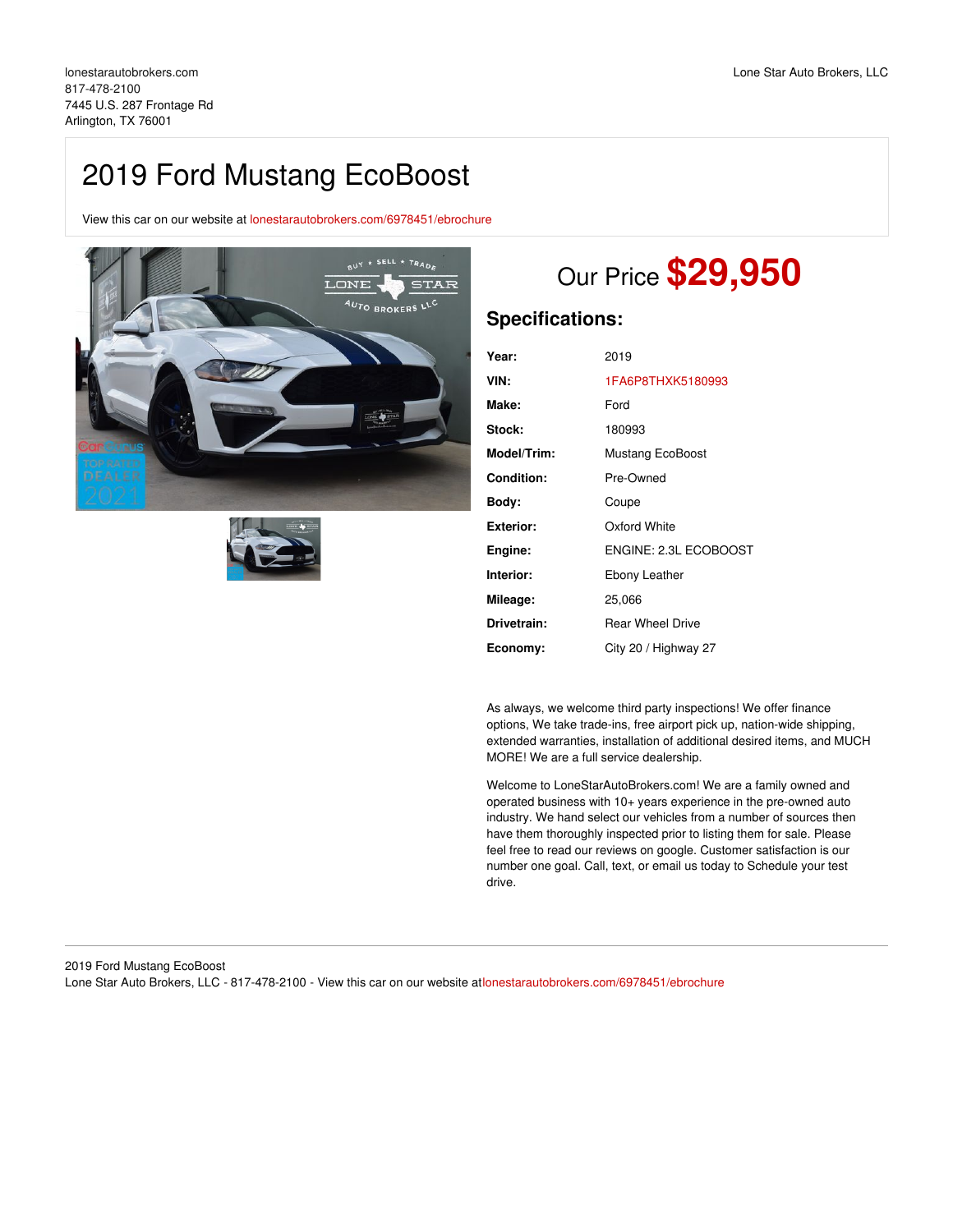

#### 2019 Ford Mustang EcoBoost

Lone Star Auto Brokers, LLC - 817-478-2100 - View this car on our website at[lonestarautobrokers.com/6978451/ebrochure](https://lonestarautobrokers.com/vehicle/6978451/2019-ford-mustang-ecoboost-arlington-tx-76001/6978451/ebrochure)

## **Installed Options**

## **Interior**

- 2 12V DC Power Outlets- 4-Way Passenger Seat -inc: Manual Rear Seat Easy Entry
- 50-50 Folding Bench Front Facing Fold Forward Seatback Cloth Rear Seat
- 6-Way Driver Seat- Adjustable Rear Head Restraints- Air Filtration- Analog Appearance
- Cargo Features -inc: Spare Tire Mobility Kit- Cargo Space Lights
- Carpet Floor Trim and Carpet Trunk Lid/Rear Cargo Door Trim
- Cloth Bucket Seats -inc: 4-way manual driver and 2-way manual passenger, driver memory recline and 4-way adjustable front head restraints
- Compass- Cruise Control w/Steering Wheel Controls
- Day-Night Auto-Dimming Rearview Mirror- Delayed Accessory Power
- Driver And Passenger Door Bins
- Driver And Passenger Visor Vanity Mirrors w/Driver And Passenger Illumination, Driver And Passenger Auxiliary Mirror
- Driver Foot Rest- FOB Controls -inc: Cargo Access and Windows
- Fade-To-Off Interior Lighting- Fixed Rear Windows- Front Center Armrest
- Front Cupholder- Front Map Lights
- Full Carpet Floor Covering -inc: Carpet Front Floor Mats Full Cloth Headliner
- Full Floor Console w/Covered Storage, Mini Overhead Console w/Storage and 2 12V DC Power Outlets
- Gauges -inc: Speedometer, Odometer, Voltmeter, Engine Coolant Temp, Tachometer,
- Turbo/Supercharger Boost, Oil Level, Oil Temperature, Trip Odometer and Trip Computer - Illuminated Locking Glove Box
- Interior Trim -inc: Simulated Carbon Fiber Instrument Panel Insert and Chrome Interior Accents
- Leather/Aluminum Gear Shifter Material- Leather/Aluminum Steering Wheel
- Manual Air Conditioning- Manual Tilt/Telescoping Steering Column
- Outside Temp Gauge- Perimeter Alarm
- Power 1st Row Windows w/Driver And Passenger 1-Touch Up/Down
- Power Door Locks w/Autolock Feature- Proximity Key For Doors And Push Button Start
- Remote Keyless Entry w/Integrated Key Transmitter, Illuminated Entry, Illuminated Ignition Switch and Panic Button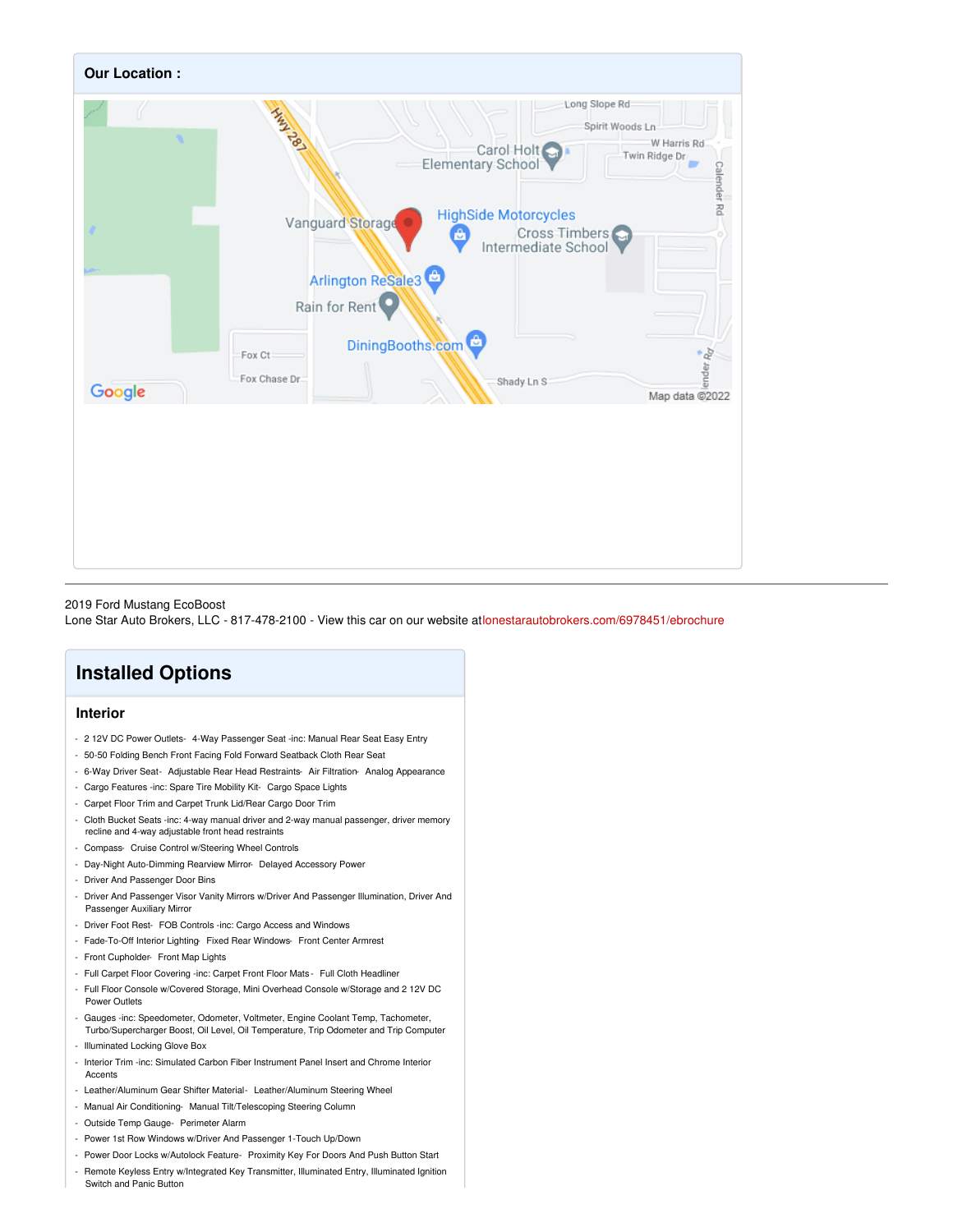- Remote Releases -Inc: Power Cargo Access
- SYNC Communications & Entertainment System -inc: enhanced voice recognition communications and entertainment system, 4.2" LCD screen in center stack, AppLink, 911 Assist and 2 smart charging USB ports
- Seats w/Cloth Back Material- Securilock Anti-Theft Ignition (pats) Engine Immobilizer
- Systems Monitor- Trip Computer

## **Exterior**

- Body-Colored Power Side Mirrors w/Convex Spotter and Manual Folding
- Body-Colored Rear Bumper- Clearcoat Paint- Fixed Rear Window w/Defroster
- Galvanized Steel/Aluminum Panels- LED Brakelights- Light Tinted Glass
- Perimeter/Approach Lights- Spare Tire Mobility Kit
- Speed Sensitive Variable Intermittent Wipers- Tires: P235/55R17 BSW AS
- Trunk Rear Cargo Access- Wheels w/Locks
- Wheels: 17" Sparkle Silver-Painted Aluminum- Body-Colored Front Bumper
- Body-Colored Door Handles- Black Side Windows Trim- Black Grille
- Autolamp Auto On/Off Projector Beam Led Low/High Beam Daytime Running Headlamps w/Delay-Off

#### **Safety**

- 2 12V DC Power Outlets- 4-Way Passenger Seat -inc: Manual Rear Seat Easy Entry
- 50-50 Folding Bench Front Facing Fold Forward Seatback Cloth Rear Seat
- 6-Way Driver Seat- Adjustable Rear Head Restraints- Air Filtration- Analog Appearance
- Cargo Features -inc: Spare Tire Mobility Kit- Cargo Space Lights
- Carpet Floor Trim and Carpet Trunk Lid/Rear Cargo Door Trim
- Cloth Bucket Seats -inc: 4-way manual driver and 2-way manual passenger, driver memory recline and 4-way adjustable front head restraints
- Compass- Cruise Control w/Steering Wheel Controls
- Day-Night Auto-Dimming Rearview Mirror- Delayed Accessory Power
- Driver And Passenger Door Bins
- Driver And Passenger Visor Vanity Mirrors w/Driver And Passenger Illumination, Driver And Passenger Auxiliary Mirror
- Driver Foot Rest- FOB Controls -inc: Cargo Access and Windows
- Fade-To-Off Interior Lighting- Fixed Rear Windows- Front Center Armrest
- Front Cupholder- Front Map Lights
- Full Carpet Floor Covering -inc: Carpet Front Floor Mats Full Cloth Headliner
- Full Floor Console w/Covered Storage, Mini Overhead Console w/Storage and 2 12V DC Power Outlets
- Gauges -inc: Speedometer, Odometer, Voltmeter, Engine Coolant Temp, Tachometer, Turbo/Supercharger Boost, Oil Level, Oil Temperature, Trip Odometer and Trip Computer
- Illuminated Locking Glove Box
- Interior Trim -inc: Simulated Carbon Fiber Instrument Panel Insert and Chrome Interior Accents
- Leather/Aluminum Gear Shifter Material- Leather/Aluminum Steering Wheel
- Manual Air Conditioning- Manual Tilt/Telescoping Steering Column
- Outside Temp Gauge- Perimeter Alarm
- Power 1st Row Windows w/Driver And Passenger 1-Touch Up/Down
- Power Door Locks w/Autolock Feature- Proximity Key For Doors And Push Button Start
- Remote Keyless Entry w/Integrated Key Transmitter, Illuminated Entry, Illuminated Ignition Switch and Panic Button
- Remote Releases -Inc: Power Cargo Access
- SYNC Communications & Entertainment System -inc: enhanced voice recognition communications and entertainment system, 4.2" LCD screen in center stack, AppLink, 911 Assist and 2 smart charging USB ports
- Seats w/Cloth Back Material- Securilock Anti-Theft Ignition (pats) Engine Immobilizer
- Systems Monitor- Trip Computer

### **Mechanical**

- 16 Gal. Fuel Tank- 3.31 Axle Ratio
- 4-Wheel Disc Brakes w/4-Wheel ABS, Front And Rear Vented Discs, Brake Assist and Hill Hold Control
- 50-State Emissions- 60-Amp/Hr Maintenance-Free Battery w/Run Down Protection
- Electric Power-Assist Speed-Sensing Steering- Engine: 2.3L EcoBoost
- Front And Rear Anti-Roll Bars- Gas-Pressurized Shock Absorbers
- Mechanical Limited Slip Differential- Multi-Link Rear Suspension w/Coil Springs
- Quasi-Dual Stainless Steel Exhaust w/Chrome Tailpipe Finisher- Rear-Wheel Drive
- Strut Front Suspension w/Coil Springs
- Transmission: 6-Speed Manual -inc: reverse lockout pull ring

**Option Packages**